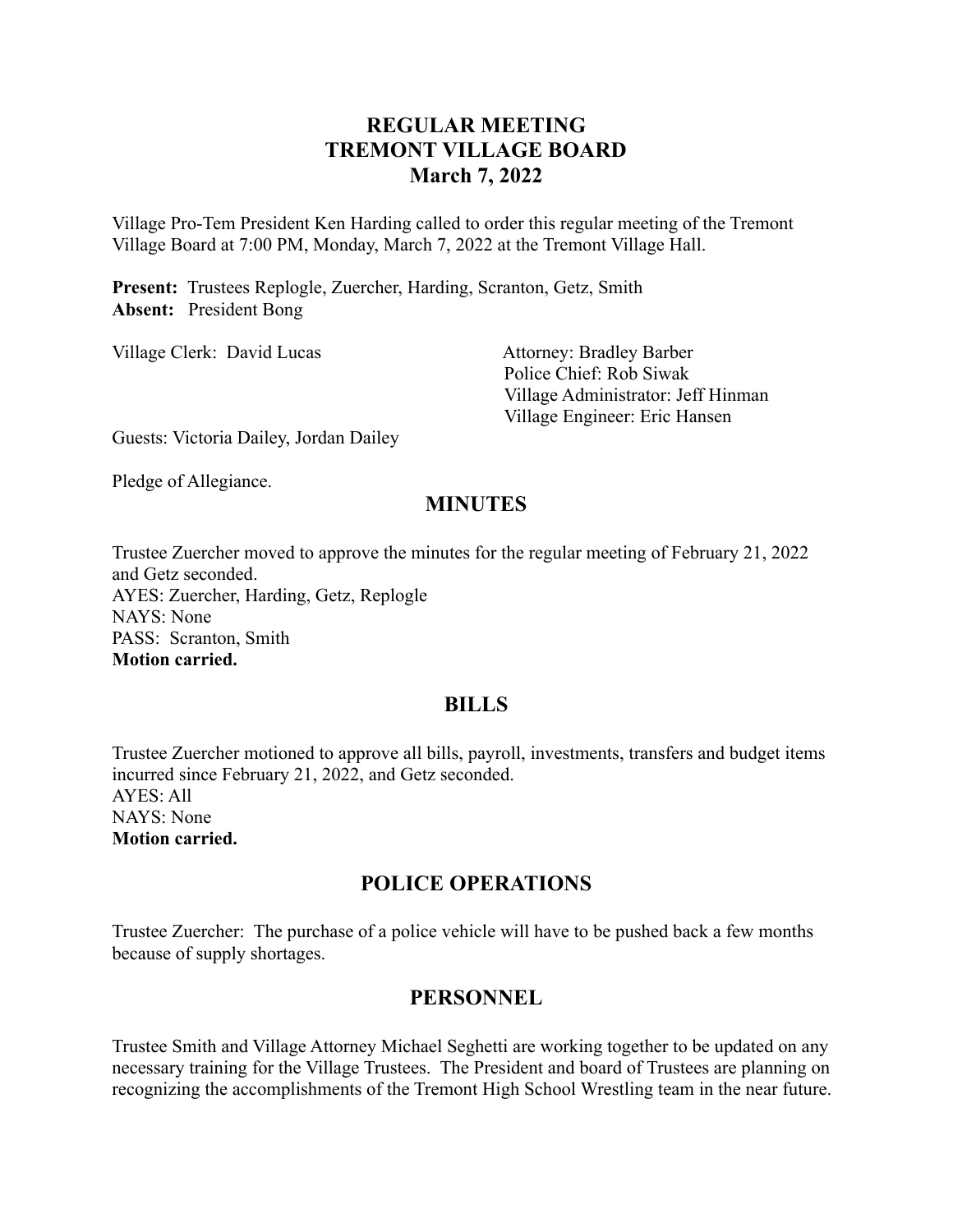### **FINANCE**

Trustee Smith made a motion to transfer \$18,057.56 from General Fund Savings to Police Operations Checking to cover bills and payroll. Getz seconded. AYES: All NAYS: None **Motion carried.**

### **PUBLIC WORKS**

Scott Getz: Comcast is working on getting their lines down; and when that happens, the Sampson Street project will be near complete. This project pertains to the S Sampson Street block in between Walnut and South St.

There was a sinkhole discovered along Route 9 in front of the Tremont United Methodist Church. Estimates are being researched and reviewed for repairs.

Eric Hansen and the board of Trustees discussed issues pertaining to the Sampson St and Pearl St intersection; safety was the main topic of concern.

#### **VILLAGE ADMINISTRATOR**

Jeff Hinman discussed the changes to the statement of economic interest forms that were issued by the county clerk.

### **UNFINISHED BUSINESS**

Project Manager/Village Administrator: This item will be discussed and finalized in a future Village of Tremont meeting.

As it pertains to a public works vehicle, the board of trustees are continuing to conduct research options available.

Trustee Replogle motioned to approve Ordinance 22-104: Dumpster Ordinance, and Smith seconded.  $AYES: All$ NAYS: None **Motion carried.**

### **NEW BUSINESS**

Trustee Zuercher motioned to approve the Annual Financial Report. Scranton seconded. AYES: All NAYS: None **Motion carried.**

Vicki and Jordan Dailey spoke about Wade's Warriors and requested from the board of trustees to close both the East and West ends of Cullinan St on September 10th from noon to 10pm in